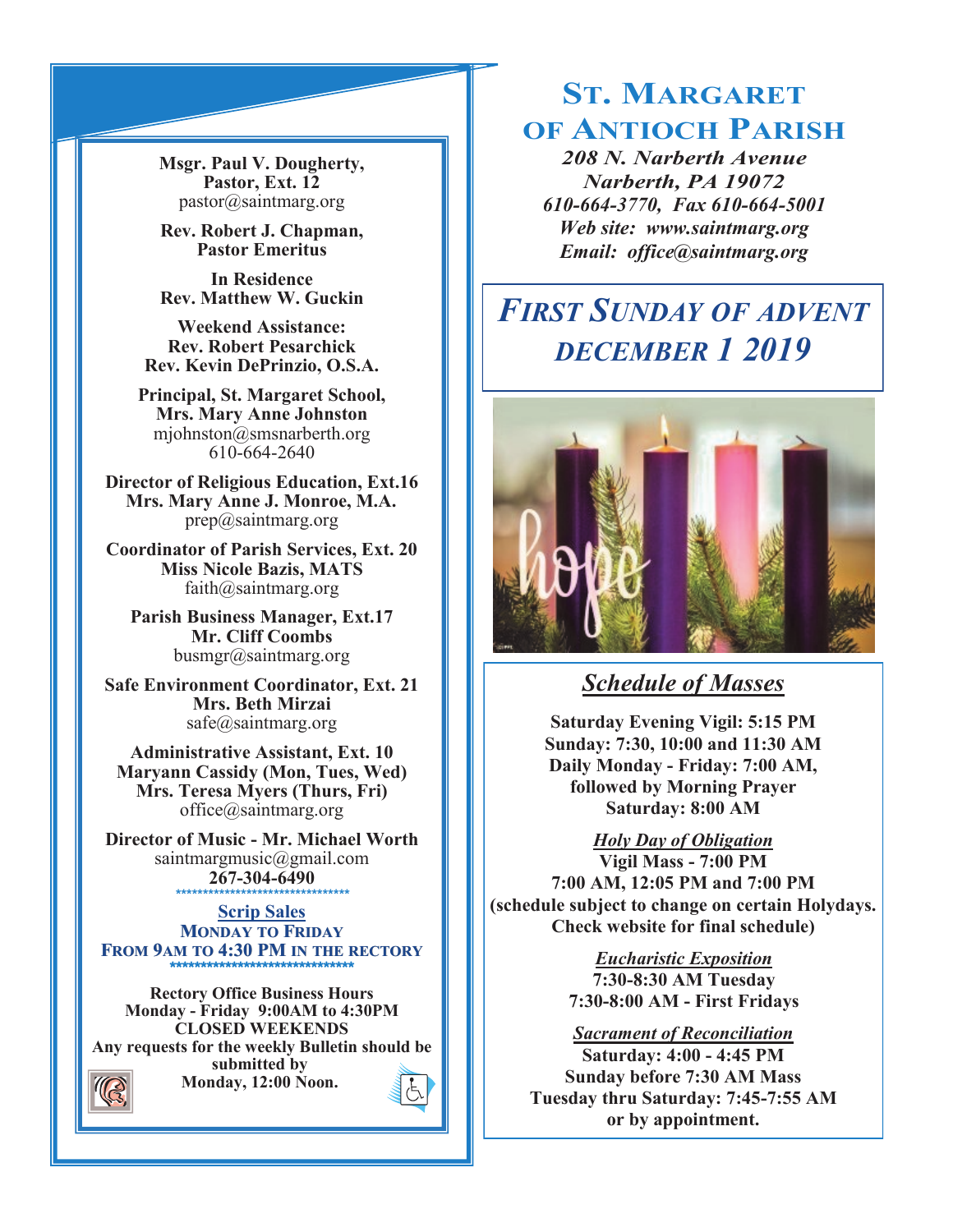# *FIRST SUNDAY OF ADVENT*

### *Reflection by Rev. Leonard N. Peterson*

 There is something forlorn about Halloween decorations still hanging around in December. We look at such a place and can only wonder if the owner left town hurriedly. Or that he or she turned seriously ill, and may be lying in a hospital somewhere. Or perhaps the owner is just lazy and out of touch. For sure, their once proud décor is not in the spirit of the season.

 That last instance is precisely what the Church looks like every Advent, when she directs the priest to wear purple, and use the same color for the sanctuary adornment. Then there is the recommended absence of flowers. "What is going on?" we might ask, as we see the rest of the world is festooned with red and green, and is "jingle belling" itself into a shopping spree and a partying marathon? The simple answer is that the Church believes in a period of penance and fasting before the feast. Those are two ancient and time-tested ways to get ready for a major religious celebration.

 Obviously, as a Church founded by a Person who was from childhood a "Sign of Contradiction," she will reflect the Founder in her liturgy and customs. We Catholics are more and more conscious of the conflict we have with our present society when we see so many former aberrations that have been adopted and labelled "the new normal."

 During these early weeks of Advent, the Church asks us to think forward and consider the Second Coming of Christ. That is when this world as we know it will come to an end and then each of us will be judged. Judged on how much we loved God and neighbor. This is a serious matter because it involves our eternal future. Eternity, they have told me, is a very long time!

 Let's face it. We would rather not think about such things. We'd rather turn our attention instead to cozy thoughts of the Babe in the manger. Those many artists employed by the Christmas card makers have given us the bluish moonlight shining on a Nativity scene. Or, that inviting den with a fire glowing and stockings hung on the mantle. Sometimes a cute kitten playing with ribbon gets added. "So nice!" we think.

 But Advent doesn't leave us alone with our sweet reveries. It shakes our shoulders and says: "Wake up Christian! Don't you realize that this place isn't your real home and that someday you'll have to leave here to go there? So you better watch out and you better not pout because He's coming to town. I mean Jesus of course. There's a Second Coming of Christ and you'd better live rightly and justly. As you celebrate the anniversary of the First Coming, which is a fine thing to do because it reminds us of God's great love for us, just keep in mind that Second One!

# **Mass-Intentions**

- **MONDAY, December 2 7:00 AM Simpson & Darmopray Families**
- **TUESDAY, December 3 7:00 AM Jack & Mary Mullarkey**
- **WEDNESDAY, December 4 7:00 AM Marion & Michael Morley**
- **THURSDAY, December 5 7:00 AM Mark Vita**
- **FRIDAY, December 6 7:00 AM Holy Souls in Purgatory**
- **SATURDAY, December 7 8:00 AM Mike & Rita Marconi**

**Msgr. Dougherty offers a Mass each Sunday for all the parishioners and for those enrolled in the church memorial fund.**

#### **Weekend Mass Schedule December 7-8**

*(Priest scheduled is subject to change)* **Saturday, December 7** Confessions 4:00 - 4:45 PM - Msgr. Dougherty 5:15 PM - Msgr. Dougherty **Sunday, December 8** 7:30 AM - Fr. DePrinzio  $10:00$  AM - Fr. Guckin. 11:30 AM - Fr. Pesarchick

# **DUE TO THE EARLY TRANSMISSION OF THE BULLETIN THE STEWARDSHIP REPORT WILL BE IN THE NEXT BULLETIN.**

**ONLINE GIVING** - Saint Margaret Parish has arranged a secure method of online Parish T Giving nas arranged a sound modern second collections in advance. Create or login to your Parish Giving account by going to the Parish website and clicking on the logo at the lower right or **<https://tinyurl.com/StMargGiving>**.

#### **HELPING OTHER PEOPLE IN EMERGENCY Week of December 1, 2019 Robert Ritzco 610-649-3973 Please call as early in the week as possible**.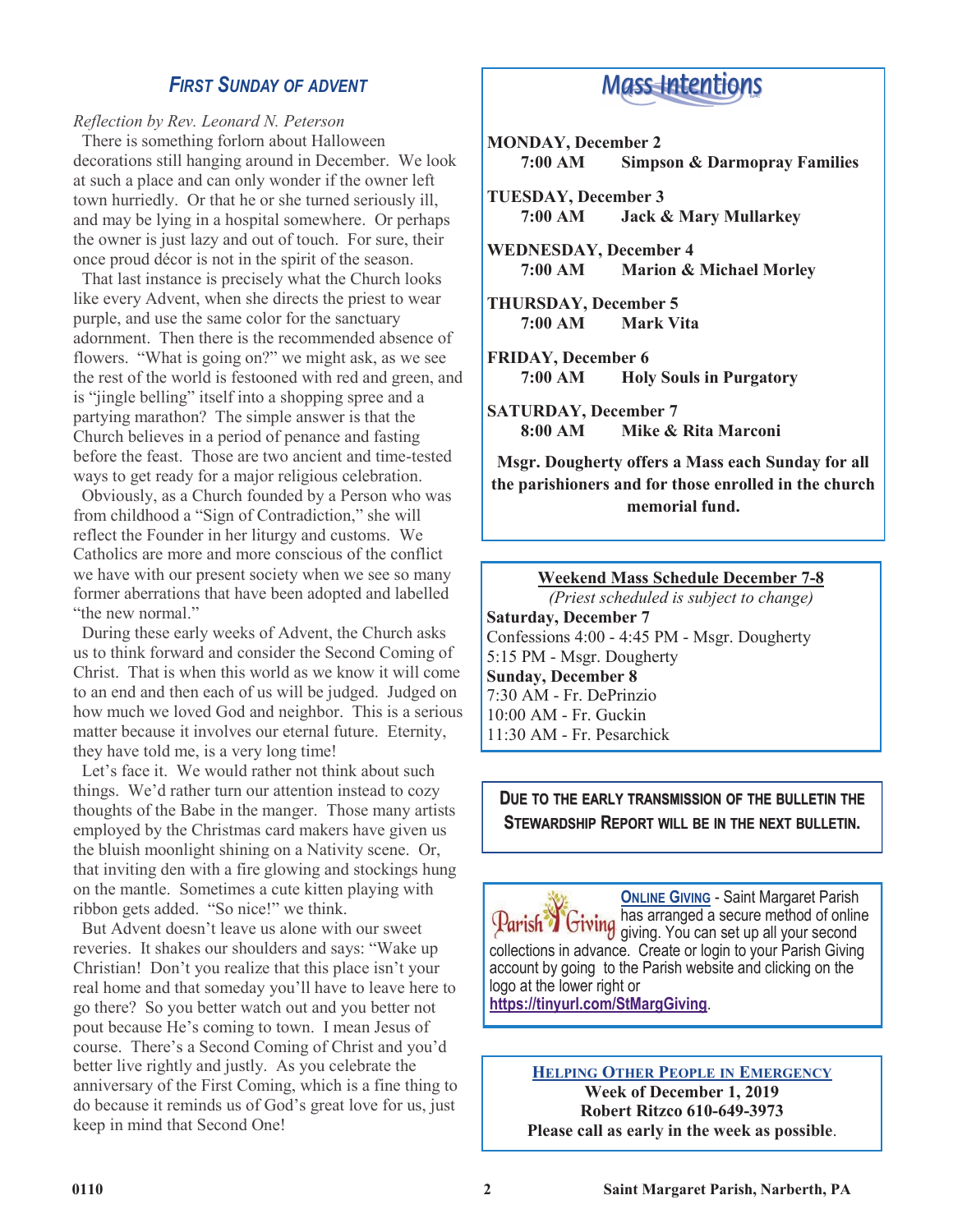#### **Parish Theme for 2019 - 2020** The Family: a Communion of Life and Love<br>The Family: a Communion of Life and Love

# **From the Pastor**

**First Sunday of Advent and the Beginning of a New Church Year** – Today begins a new Church Year. Beginnings inspire new life. God wants to pour forth his blessings upon you in this new Church Year, especially through the Eucharist, Confession, the Word of God and good works. Resolve to make this Advent filled with God's Spirit as we prepare to celebrate the coming of our Savior. The Lord is always coming to us to unite us more deeply with him. Welcome the Lord and let him fill your heart with his charity, peace and joy. The little blue books are available at the doors of Church to help you make this a prayerful Advent. The books contain brief, daily reflections that open our hearts, minds and souls to the Lord.

**Family Consecration and Blessing of a Cherished Family item** – Next Sunday, the First Sunday of Advent, and the beginning of a new Church Year, the Knights of Columbus are sponsoring for our families a Consecration to the Holy Family. The Knights will hand out consecration prayer cards before the Mass and we will pray them together at Mass. By consecrating our families to the Holy Family, we are inspired to make the daily effort to reflect the goodness of the Holy Family in our own families. We ask that you bring a cherished family memento to Mass that day. We will bless the items as a way of asking God's continued blessing on your families.

**Day of Sanctification for Priests** – The priests of the Archdiocese gather every year on Monday of the first week of Advent for a Day of prayer and recollection. As we begin a new Church Year the priests renew their commitment to Christ and the service of his people. Please pray for your priests on Dec. 2 and during this Advent. Here is a prayer you could use: *O God, who made your only Begotten Son eternal High Priest, grant that those he has chosen as ministers and stewards of your mysteries may be found faithful in carrying out the ministry they have received. Through our Lord Jesus Christ, your Son, who lives and reigns with you in the unity of the Holy Spirit, one God, for ever and ever. Amen.*

**Advent Morning of Recollection** – Our Adult Faith Formation Committee has arranged for a morning of recollection on Saturday, December 7. We invite you to Mass at 8:00 am, followed by some refreshments. At 9:00 am Kelly Anderson, a Scripture professor at St. Charles Seminary, will give a presentation on the Blessed Mother in the Scriptures. From 10 :00 to 11:00 am we will have Adoration of the Blessed Sacrament in the Church and I will be available for confessions. The Blessed Mother is a prominent figure in our Advent celebrations. She is the best example of welcoming the Lord into our lives. Come, reflect and pray. Settle your spirit so that you can recognize and receive the Lord with joy.

**Presentation of First Communion Candidates** – The Mass for the Presentation of this year's candidates for First Reconciliation and First Holy Communion will be on Sunday, Dec. 8 at the 10:00 am Mass. We look forward to assuring our candidates of our prayers for them as they prepare to receive these sacraments.

**Seminary Appeal** – You should have received a mailing at home for this important Archdiocesan Collection for the support of our Seminary. Please support this Annual Appeal. You can use the return envelope you received in the mail. Additional envelopes are available in the vestibule.

**Reboot Revisited: Love Yourself** – This was Chris Stefanick's first principle in living a good Christian life. Each one of us is of infinite value because we are made in the image of God and redeemed by Jesus Christ, who died and rose that he might share his life with us. Listen to these words: "From this day all generations will call me blessed: the Almighty has done great things for me, and holy is his name." These are the words of the Blessed Mother. She loved and valued herself and considered herself blessed because she appreciated the love God had shown her. Each of us should consider ourselves blessed. God's life is within us. Each one us is a unique expression of God's love. No one else can bring God's love into the world in the way that you do. Love yourself by loving the Lord within you and look for the ways the Lord wants you to bring him to the world in ways both small and large. Rejoice in the Lord's light within you and let it shine in our world.

**Schola Concert** – Join us for the St. Margaret Schola Christmas Concert on Friday, December 13 at 7:00 pm in the Church. Let their inspiring music lift up your heart to the Lord during this Advent Season.

**School Advisory Board** – The Board will meet at 7:00 pm on Thursday, December 5 in the Antioch Annex.

**Seminary Appeal** - You should have received a mailing at home for this important Archdiocesan Collection for the support of our Seminary. Please support this Annual Appeal. You can use the return envelope you received in the mail. Additional envelopes are available in the vestibule.

**Retirement Fund for Religious Collection** - The second collection next weekend will be for the Retirement Fund for Religious. Please support this important appeal that helps senior religious sisters received proper care.

**Church Teaching: Advent** – John the Baptist bears witness to Christ in his preaching, by his Baptism of conversion, and through his martyrdom. When the Church celebrates the Liturgy of Advent each year, she makes present this ancient expectancy of the Messiah, for by sharing in the long preparation for the Savior's first coming, the faithful renew their ardent desire for his second coming. By celebrating the precursor's birth and martyrdom, the Church unites herself to his desire: "He must increase, but I must decrease." (from the Catechism of the Catholic Church)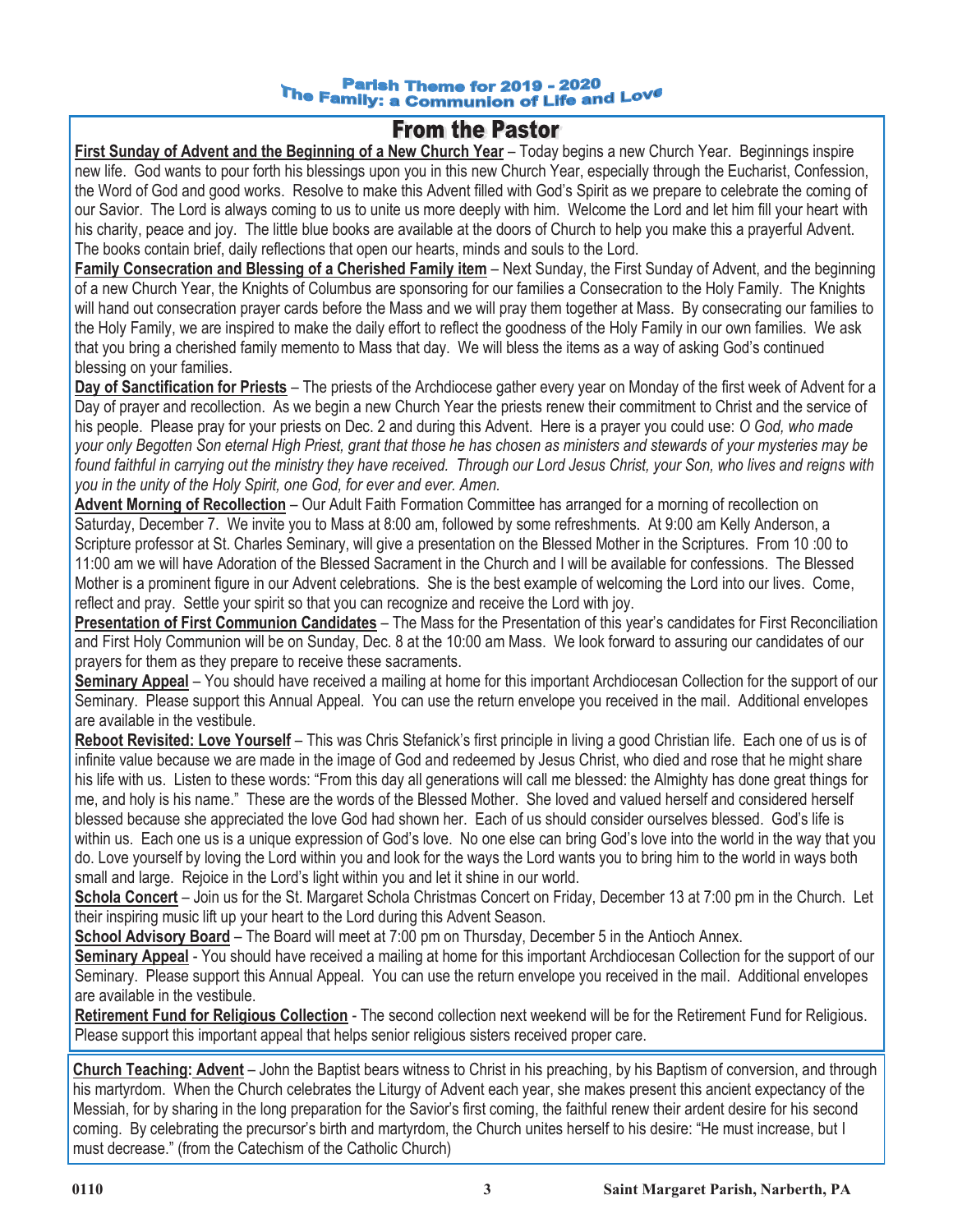



**LIBRARY -** THANK YOU to the following SMS students who donated a book to the library for their birthdays: Maxx Byrne, Emily Caprari, and Maya Walker. Happy birthday to you, and thank you for your generous donation! **SCHOLASTIC BOOK FAIR - Our students enjoyed shopping at the Book Fair last week. Thank you to all our** volunteers who helped the students throughout the week: Shannon Fitzgerald, Lauren Habich, Monica Lawrence, Danielle Moritz, Linda O'Keefe, Sue Ryan, and Colleen Rygiel. An extra special thanks to Beth Mirzai and Stephanie Seal for all their hard work in organizing, planning, setting up and working the Book Fair all week. Thank you for your support of our school library!

**WALK IN WEDNESDAY AT SMS -** Come in for a tour anytime between 9-11 AM, December 4, 11, or 18 (Walk in any Wednesday). **Learn More About St. Margaret school [\(www.smsnarberth.org\)](http://www.smsnarberth.org_).**

# **THANKSGIVING KIDSCARE PROJECT**

**Wow!** What a fantastic job the entire school did to donate 1,500 canned goods and 5 turkeys to **Mercy Neighborhood Ministries** for the Thanksgiving Food Drive! A BIG Thank You and great job to the 2nd grade class for creating the wonderful posters to announce our food drive! The 8th grade took first place with 441 donations**. Sharing with others who are in need is a way of giving thanks for what we have.**

#### *"You are blessed to be a blessing to someone else."* **2019 CHRISTMAS SCRIP – BUY YOUR GIFT CARDS AT SMS**

On our website - **www.smsnarberth.org** - you will see an order form for Christmas Scrip. Orders will be collected between **now and Friday, December 13.** It takes approximately 1 week between the order and shipment, so please plan accordingly. Please note that the percentage of rebate noted next to the retailer is allocated as a 50/50 split

between SMS and the family purchasing.

You may also order online: **[www.shopwithscrip.com](http://www.shopwithscrip.com)**. Register and join the existing St. Margaret account by using the code **6EL64A3F6L55.** Physical cards will be mailed to the rectory, available for pick up. Questions on ordering? Email Pooja Garg - **Pooja.m.garg@gmail.com.**

If would like to donate your scrip credits to a SMS family, or have any questions, please call the school office - Mrs. D at  $610-664-2640$  - or email [office@smsnarberth.org.](mailto:office@smsnarberth.org) Thank you for all your support!



*Silence of the Season* **Open House & Christmas Concert St. Charles Borromeo Seminary December 8, 2019**

Seminary tours begin from 1 PM to 3 PM. The concert, which is free and open to the public, begins at 4 PM. There will be a free-will offering to benefit a charity selected by the seminarians. No need to RSVP, just come and celebrate this joyous season with us!

**Homiletics Help Needed** - St. Charles Seminary is looking for a few volunteers to help the seminarians learn how to preach a homily before a "live" congregation. That's where you can help...and all you really have to do is listen and afterward share your thoughts on how well they did. These homilies will happen from 7-9 pm on December 3,4 and 5. If you are willing and able to help on one or more of those nights, please contact Fr. Tom Dailey, OSFS by email (tdailey@scs.edu) or by voicemail (610-7856267), and he will provide you with more details. Thank you.



# **Catholic Relief Services**

RS faith.<br>RS action. A few year ago, Dolma's community of **SERVICES FESULIS.** just over 300 people shared one water

tap, but that was destroyed after a devastating earthquake in 2015. Dolma remembers how, at that time, people fought over any water they could find. She confesses to stealing water from her neighbor. Since then, CRS and Caritas Nepal have been working with the government of Nepal to assist earthquake - affected families in Northern Gorkha and neighboring districts to achieve a safe and dignified life while increasing their ability to mitigate the impact of future disasters. At present, this work has benefited more than 433 families in Northern Gorkha. With 61 taps installed within community reach and four tanks reserving more than 8,000 gallons, people now have access to clean drinking water. "CRS water taps have made things very easy for the community," says Dolma. "We no longer have to steal water for drinking."

Thank you for your support!!!

**A Little Humor** – During a lesson, a driving instructor commented that he was seeing spots before his eyes. Deeply concerned, the student driver told him that his father had suffered a detached retina a few years earlier and had complained of similar symptoms prior to diagnosis. "This could be very serious," he said. "You must see a doctor immediately." "Or you could just turn the windshield wipers on," replied the instructor.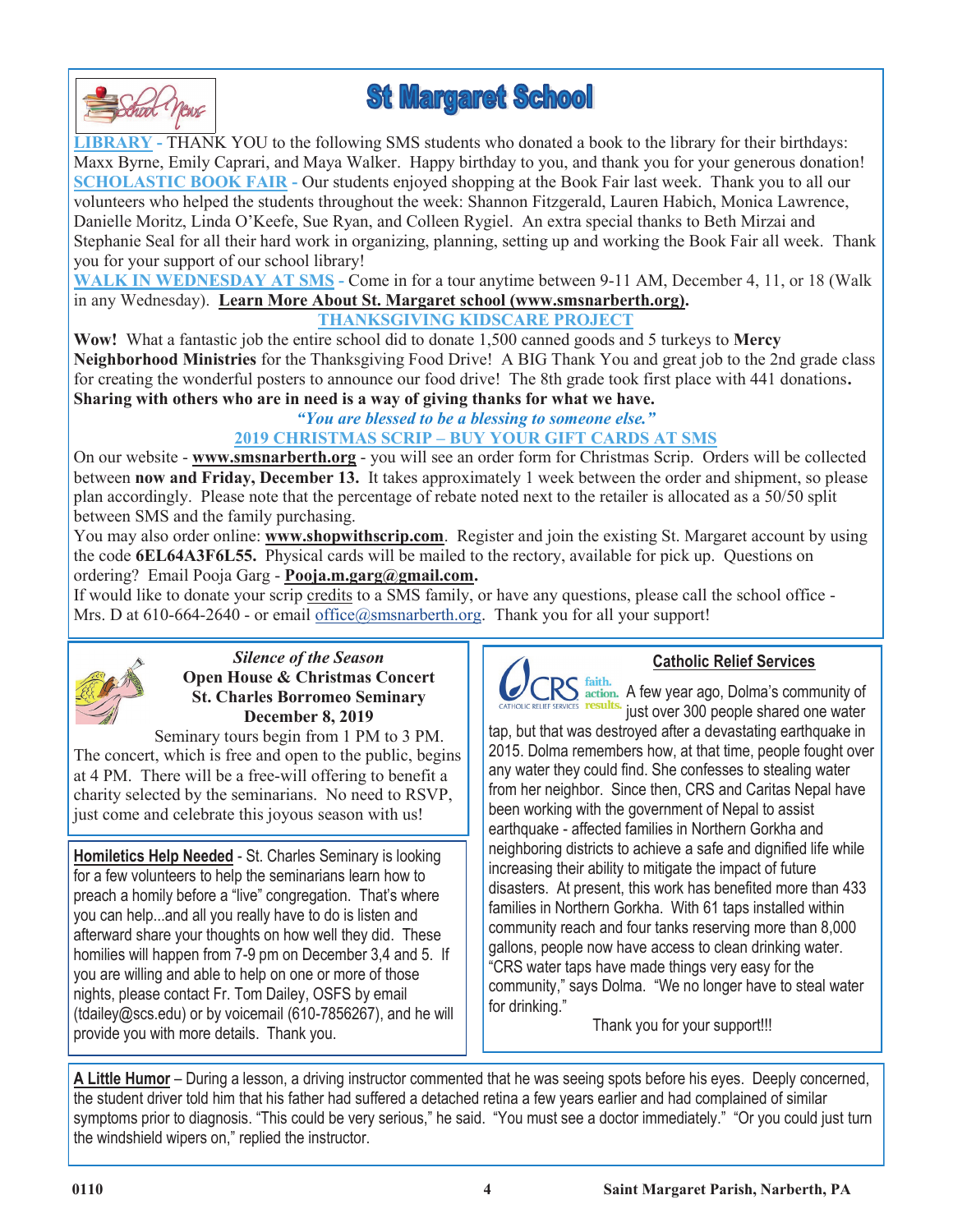

# *CHRISTMAS GIVING TREE*

*Mercy Neighborhood Ministries, Narberth Food Bank and Housing for Haiti*

**You will be able to drop off your wrapped gift (s) to the Antioch Annex Sunday, December 15 between 7:30 AM and 7:00 PM.** 

**Please be sure to attach the tag to the gift after you wrap it.**

**Scrip Cards for Mercy Ministries and Narberth Food Bank may be dropped off at the rectory.** 

**If you have any questions, call Teresa or Maryann at the rectory, 610-664-3770, Ext 10.**



**HOLIDAY ETHICAL TRADE SALE DECEMBER 7 and 8 CRAFTS - COFFEE CHOCOLATE - TEA !!!**

The holidays are fast approaching! Our parish Peace and Justice Committee will once again host a Catholic Relief Services Holiday Ethical Trade Sale of lovely crafts, coffee, tea, chocolate and hot chocolate in the school cafeteria after all Masses on the weekend of Dec. 7 and 8. These products make great Christmas gifts! Proceeds benefit the poor of the world.

# **Benefits of Buying Ethical Trade**

- Guarantees fair wages to disadvantaged artisans, farmers and workers.
- Provides the technical and financial assistance that poor people so desperately need but so rarely get in the conventional trading system.
- Makes a strong connection with hardworking but impoverished workers around the world.
- Returns human dignity to people just like us. *We hope to see you at the sale!*

# **Food Collection Weekend** - Next

Weekend is our monthly food collection weekend (**December 7 & 8)**.This program collects non-



perishable foods each month for the Archdiocesan Community Food Distribution Centers Program. They provide food for 40 Food Cupboards throughout the Philadelphia area. All items should be brought to the Cafeteria of the school next weekend. Thank you for your generous support of this program.

**Spiritual Thought** – Live in faith and hope, though it be in darkness, for in this darkness God protects the soul. Cast your cares upon God for you are His and He will not forget you. Do not think that He is leaving you alone, for that would be to wrong Him. (St. John of the Cross)

Dear Friends in Christ,

 Soon our parishes will be conducting the collection for the Retirement Fund for Religious. This annual appeal benefits 31,000 elderly Catholic sisters, brothers, and religious order priests - women and men who have consecrated their lives to serving God and the Church. We are blessed to have 74 religious congregations represent approximately 2400 men and women religious. Of this number, over 800 are retired.

With this in mind, many religious communities struggle to provide for their aging members. During the early and midtwentieth centuries, the Catholic Church in the United States experienced a surge in vocations to religious life, with numbers peaking in the mid-1960s. Care for elderly members was provided largely by younger ones. Over time, however, the number of vocations decreased while lifespans increased. The result is far fewer younger members available to support the retirement and eldercare needs of senior members. In 2018, 68 percent of the religious communities providing data to the National Religious Retirement Office (NRRO) had a median age of 70 or older.

 I recognize this is but one of numerous worthy causes in need of assistance; I ask simply that you give what you can. In thanksgiving for their faithful service, please join me in supporting the Retirement Fund for Religious and in praying for God's blessing on our nations' elderly religious.

 The annual Retirement Fund for Religious collection will be held December 7-8, 2019, in the Archdiocese of Philadelphia. The appeal is coordinated by the NRRO.

 In addition to sponsoring the annual appeal, the NRRO offers assessment tools, educational programming, services and resources that promote quality eldercare and help religious communities plan for long-term retirement need.

I ask prayers for our consecrated religious and encourage support for this national collection scheduled for December 7- 8, 2019, in our local parishes. Thank you.

In the peace of Christ, Most Reverend Charles J. Chaput, O.F.M. Cap. Archbishop of Philadelphia

*Rediscover the Love in Your Marriage!* Tens of thousands of couples have healed their Marriages through *Retrouvaille* (retro-VIE). Couples learn to build communication skills and rediscover intimacy. Retrouvaille provides help for marriage problems, difficulties or crises. **The next program in this area will be held on the weekend of February 21- 23, 2020, at the Family Life Center in Malvern.**

For more information, or to register, visit www.HelpOurMarriage.org, or call 1-800-470-2230. *All inquiries are kept strictly confidential.*

**Visiting Angels, Havertown, PA** is currently looking to employ experienced caregivers - full and part time to provide in-home care for our seniors. For more information, see www.visitingangels.com/havertown. To apply, visit: https://ahavertown.clearcareonline.com/ apply